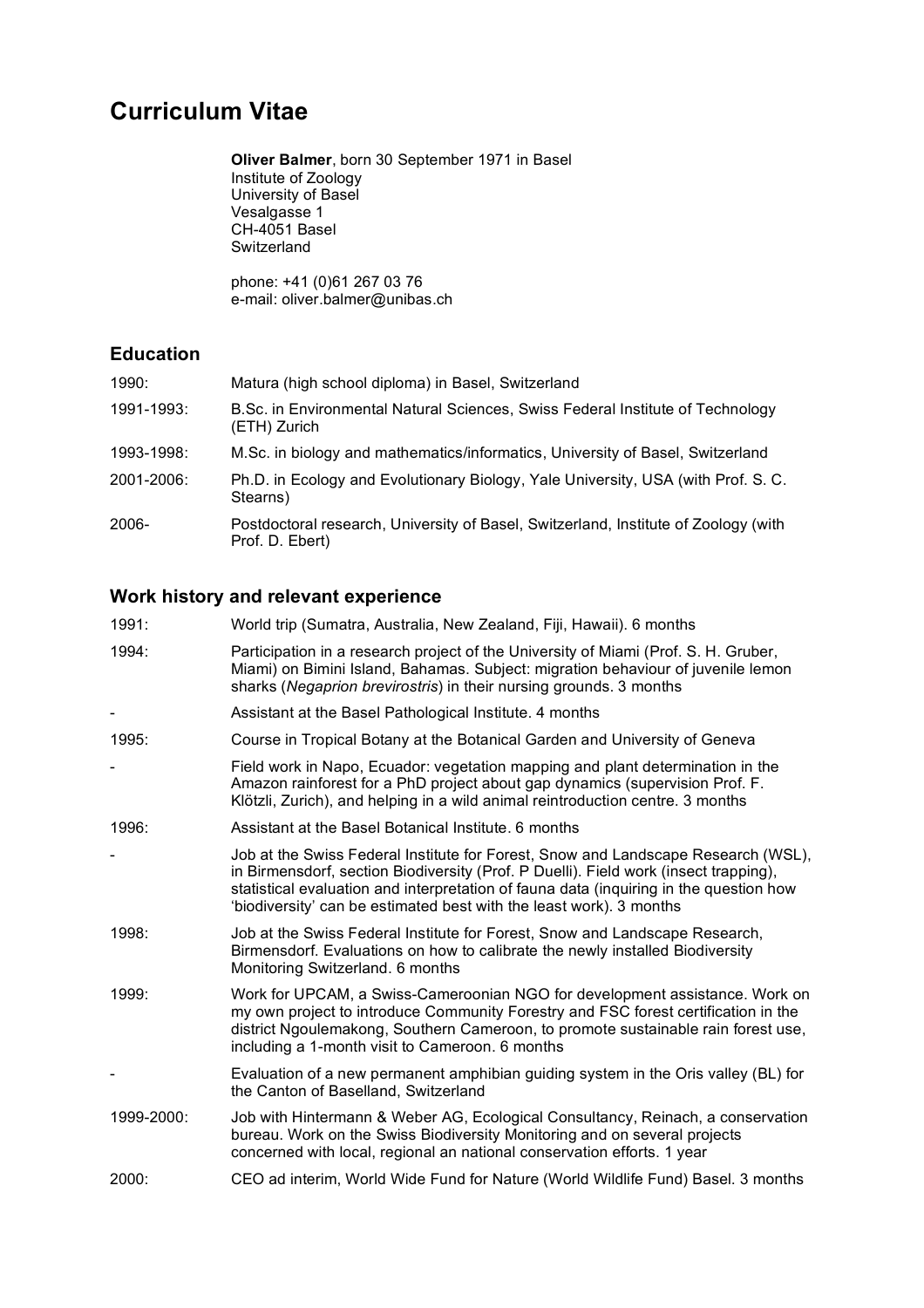- Job with Micro Systems. Product manager for "Field List", a software for digital field surveys with PalmOS organizers
- 2000-2001: High school teacher in biology and chemistry (and substitute teaching since 1991)
- 2002: Research project on coral bleaching at the Smithsonian Tropical Research Institute in Panama

#### **International workshops/courses with selected participants**

- 1995: Darwin Field Course in Tropical Ecology and Conservation in Uganda, organised by the Tropical Biology Association (TBA), Bristol. 1 month
- 2003: 3<sup>rd</sup> International Course on African Trypanosomoses, Lisbon, Portugal, organized by WHO, IAEA, Doctors Without Borders & AATA. 3 weeks
- MR4 International Bioinformatics Workshop on Malaria Vectors, Johns Hopkins, USA. 1 week

#### **Publications**

- Balmer, O. (2007): A review of *Evolutionary Ecology of Parasites*, by Robert Poulin. *Evolution and Development* 9: in press
- Brun, R. & Balmer, O. (2006): New developments in human African trypanosomiasis. *Current Opinion in Infectious Diseases* 19 (5): 415-420
- Balmer, O. & Palma, C., MacLeod, A., Caccone, A. (2006): Characterization of di-, tri-, and tetranucleotide microsatellite markers with perfect repeats for *Trypanosoma brucei* and related species. *Molecular Ecology Notes* 6 (2): 508-510
- Balmer, O. & Tostado, C. (2006): New fluorescence markers to distinguish co-infecting *Trypanosoma brucei* strains in experimental multiple infections. *Acta Tropica* 97: 94-101
- Balmer, O. (2002): Species lists in ecology and conservation: Abundances matter. *Conservation Biology* 16 (4): 1160-1161
- Balmer, O. & Erhardt, A. (2000): Consequences of succession on extensively grazed grasslands for Central European butterfly communities: Rethinking conservation practices. *Conservation Biology* 14 (3): 746-757
- Balmer, O. (1999): Die Schmetterlingsfauna an mageren Standorten des Jura in verschiedenen Stadien der Verbrachung*. Mitteilungen der Schweizerischen Entomologischen Gesellschaft* 72: 303-314. (Translation: Butterfly fauna of calcareous sites in various successional stages in the Jura mountains. *Proceedings of the Swiss entomological society*.)
- Balmer, O. & Erhardt, A. (2000): Gesteigerte Tagfalterdiversität durch 10-jährige Verbrachung von Magerweiden im Nordwestschweizer Jura. *Mitteilungen der Deutschen Gesellschaft für allgemeine und angewandte Entomologie* 12: 259-262. (Translation: Increased lepidopteran diversity through 10-year succession on calcareous grasslands in the Jura mountains of Northwest Switzerland*. Proceedings of the German society for general and applied entomology*.)

In review:

Balmer, O., Andreas Schötzau, A. & Brun, R. Mutual competitive suppression between parasite strains enhances host survival in multiple-strain trypanosome infections. *PLoS Pathogens.*

Balmer, O. Multiple-strain pathogen infections: detection, commonness and clinical implications. *The Lancet Infectious Diseases*

Balmer, O. & Caccone, A. Frequency of multiple-strain infections in Trypanosoma brucei. *Parasitology*

In preparation:

- 1 manuscript on experimental virulence evolution in *Trypanosoma brucei* in response to multiple infection – target journal: *Evolution*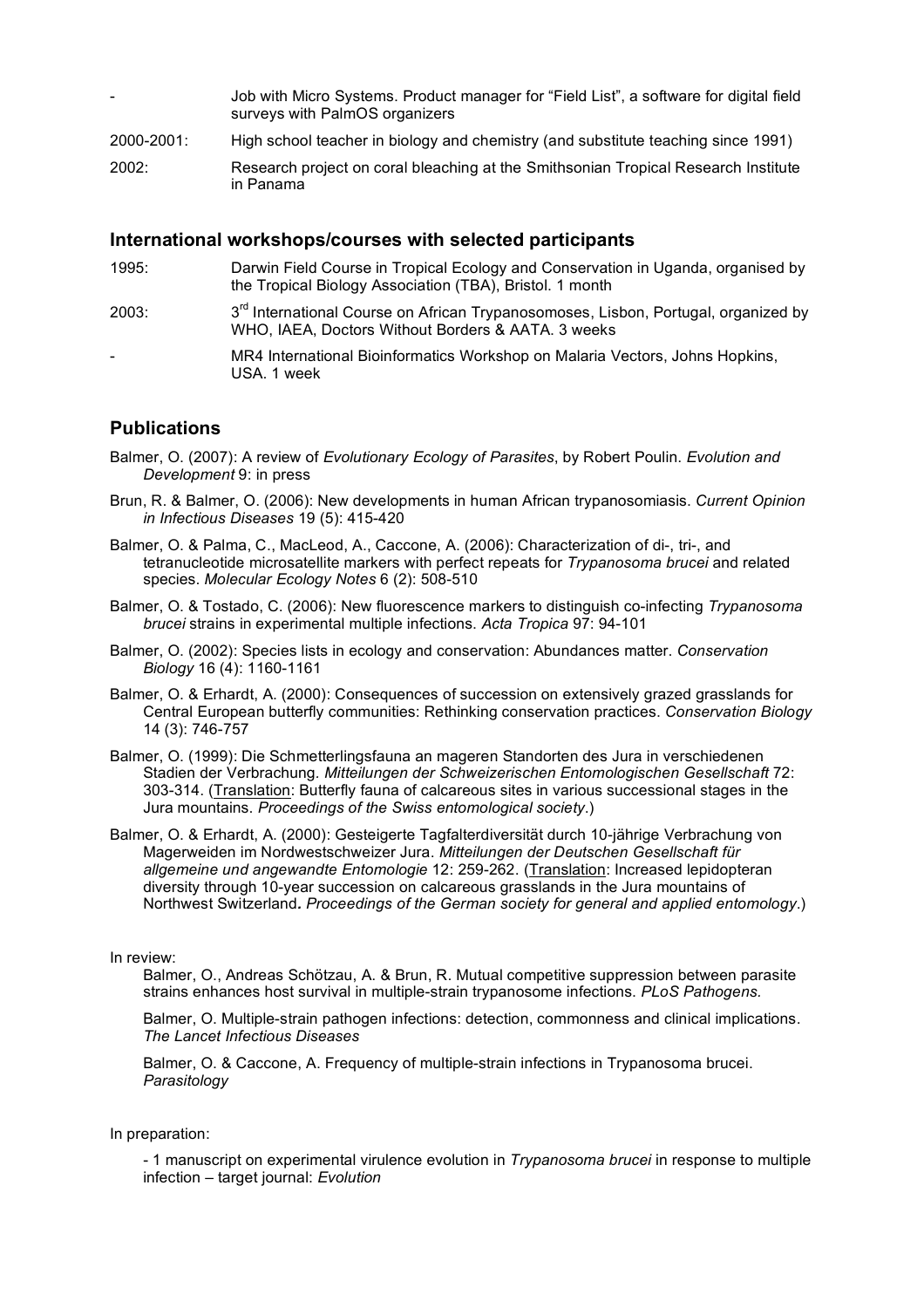- 1 manuscripts on population genetics and phylogeny of *Trypanosoma brucei* in the field – target journal: *Molecular Biology and Evolution*

- 2 manuscripts on experimental coral bleaching – target journal: *Ecology, Proceedings B*

- 1 manuscript on population genetics of Indian Ocean giant tortoises – target journal: *Molecular Ecology*

#### **Talks**

1998: Departmental seminar, Department of Integrative Biology, University of Basel, Switzerland Natural History Museum, Basel, Switzerland

1999: Entomological Societies of Germany, Switzerland, and Austria, Annual Meeting, Basel, Switzerland

2005: Swiss Trypanosomatid Meeting, Leysin, Switzerland

- Swiss Tropical Institute, Basel
- Eastern Africa Network for Trypanosomosis, Annual Meeting (EANETT), Mombasa, Kenya
- Yale University, Department of Epidemiology and Public Health, New Haven, USA

2006: University of Fribourg, Switzerland

- Ecological Society of America (ESA), Annual Meeting, Memphis, USA
- British Ecological Society (BES), Annual Meeting, Oxford, UK
- 2007: Swiss Trypanosomatid Meeting, Leysin, Switzerland

#### **Poster presentations**

- 2000: Neuchatel, Switzerland: Digital data recording for field surveys: A solution for Palm organizers." (Balmer, O. & Balmer, M.)
- 2001: Ecological Society of America (ESA) annual meeting, Tucson, AZ, USA: "Digital data recording for field surveys using PalmOS organizers (PDAs)." (Balmer, O. & Balmer, M.)
- 2004: Jacques Monod conference "Ecology and evolution of host-parasite relationships", Roscoff, France: "Multiple infections and virulence evolution in African trypanosomes." (Balmer, O.)
- 2005: Swiss Trypanosomatid Meeting, Leysin, Switzerland: "Live fluorescence markers for trypanosome population studies." (Tostado, C. & Balmer, O.)
- 2006: Joint meeting of the Swiss Society of Tropical Medicine and Parasitology and the Royal Society of Tropical Medicine and Hygiene, Basel, Switzerland: "Competition between co-infecting parasite strains alters within-host population dynamics in genetically diverse trypanosome infections." (Balmer, O.)
- 2007: Swiss Trypanosomatid Meeting, Leysin, Switzerland: "Phylogeography and population structure of *Trypanosoma brucei*" (Balmer, O.)
- Biology07, ETH Zürich, Switzerland
- European Science Foundation conference "The impact of the environment on innate immunity: at the defence frontier – the biology of innate immunity", Obergurgl, Austria: "Competition between co-infecting *Trypanosoma brucei* strains: direct interference or immune-mediated indirect competition?" (Balmer, O.)

#### **Grants and awards**

- 1997: Swiss National Science Foundation grant 5001-044622/1 to A. Erhardt
- 2001-04: Charles A. and June R. P. Ross Fellowship Fund (partial coverage of Yale fellowship)
- 2002: Newhouse Foundation Fellowship (partial coverage of Yale fellowship)
- Yale EEB award for conference presentation (Ecological Society of America) (US\$ 500)
- Yale EEB chairman's fund for research in Panama (US\$ 1'000)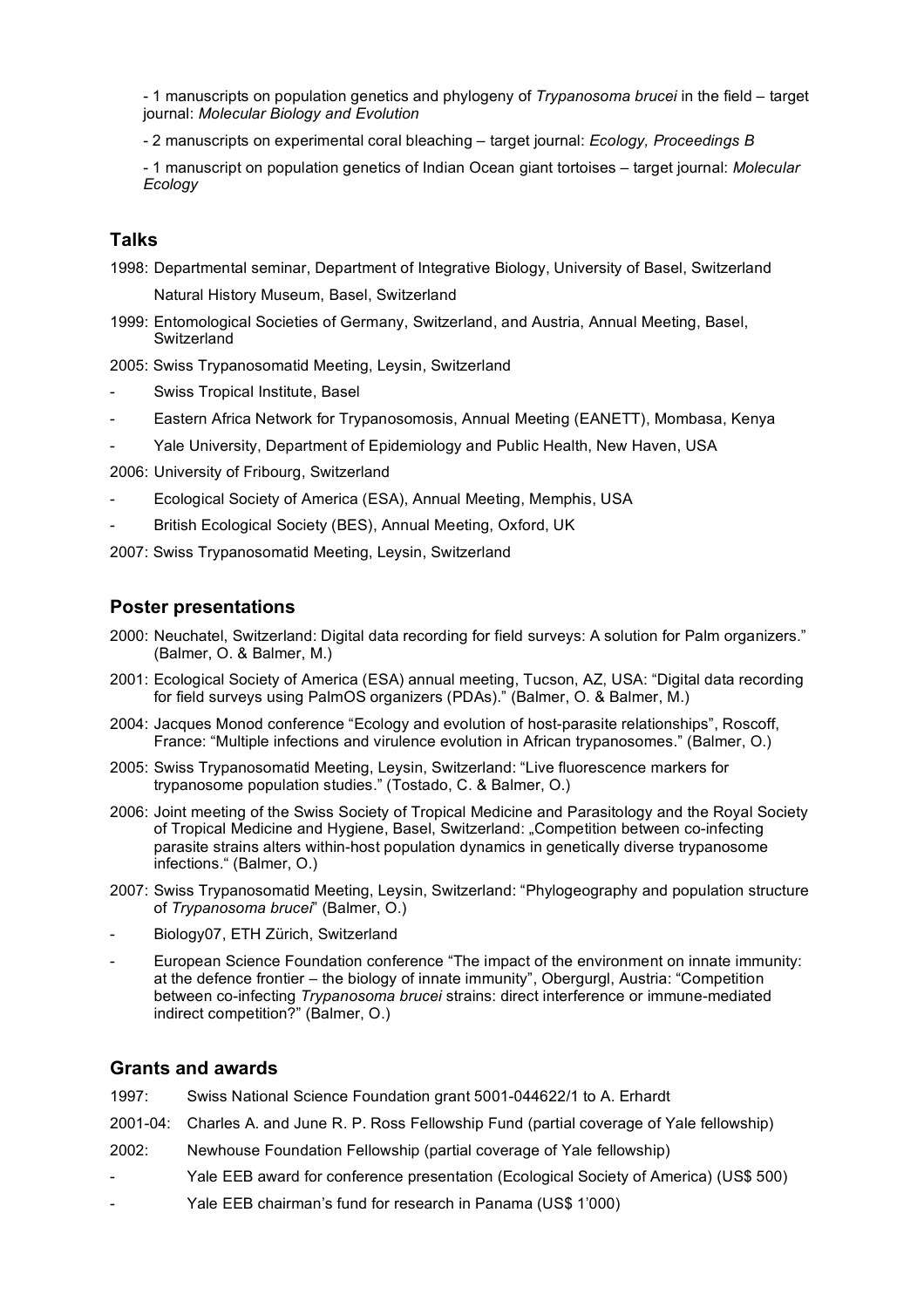| $2002 - 03$ : | Smithsonian Tropical Research Institute (STRI) Panama, short-term research fellowship for<br>research on coral bleaching (US\$ 2'500) |
|---------------|---------------------------------------------------------------------------------------------------------------------------------------|
| 2003:         | Yale Center for International and Area Studies, Council on African Studies, Lindsay<br>Fellowship for Research in Africa (US\$ 2'500) |
|               | Yale Institute for Biospheric Studies, Center for Field Ecology, research in Africa (US\$<br>1'360)                                   |
| -             | Association against Trypanosomosis in Africa, award for course participation (US\$ 2'000)                                             |
|               | Eastern Africa Network for Trypanosomosis, award for course participation (CHF 1'500)                                                 |
| $2004 - 06$ : | National Science Foundation (USA) Doctoral Dissertation Improvement Grant DEB-<br>0408083 (US\$15'345)                                |
| 2004:         | Basler Stiftung für experimentelle Zoologie (CHF 2'500)                                                                               |
| 2005:         | Sigma Xi (US\$ 970)                                                                                                                   |
| $2005 - 07$ : | Bill and Melinda Gates foundation (with Ch. Burri, STI Basel) (US\$ 4'425)                                                            |
| 2007:         | Fonds zur Förderung des akademischen Nachwuchses der Universität Basel (CHF 20'755)                                                   |
| 2007-08:      | Novartis Foundation for Medicine and Biology (CHF 37'498)                                                                             |

#### **Teaching experience**

| 1991-2001:               | High school teaching (biology and other subjects)                                                                   |
|--------------------------|---------------------------------------------------------------------------------------------------------------------|
| 1997-1998:               | Teaching assistant University of Basel: Vertebrate course (Prof. D. G. Senn)                                        |
| 2001:                    | Co-organizer of the University of Basel littoral ecology field course in Erguy, France<br>(with Dr. M. Glasstetter) |
| 2001-2004                | Organizer interdepartmental ecology seminar, Yale University                                                        |
| 2002:                    | Teaching assistant Yale University: Intro EEB (Prof. S. C. Stearns)                                                 |
| $\overline{\phantom{0}}$ | Teaching assistant Yale University: Population ecology (Dr. A. Carter)                                              |

## **Professional memberships**

Ecological Society of America British Ecological Society

British Society for Parasitology

Sigma Xi, The Scientific Research Society

#### **Pro bono work**

- 1999-2002: Secretary and member of the board of WWF (World Wide Fund for Nature) Basel
- 1998-2001: Co-founder and treasurer of 'Arbeitsgemeinschaft Oenztal', an NGO devoted to the protection and promotion of the extraordinary natural and cultural values of the Oenz valley (Canton of Bern)
- 1997-2001: President of a volleyball club (SC University Basel, c. 200 members), player, coach, and referee

Guide for the Pro Natura "Animatura" program (nature days for school classes)

#### **Miscellaneous**

Reviewer for: PLoS Pathogens, Conservation Biology, Biodiversity and Conservation, Biological Conservation, Kinetoplastid Biology and Disease, Annals of the New York Academy of Sciences

Field ornithologist (official Swiss certification 1999)

Member of Yale EEB search committee for a senior ornithology professor (2003)